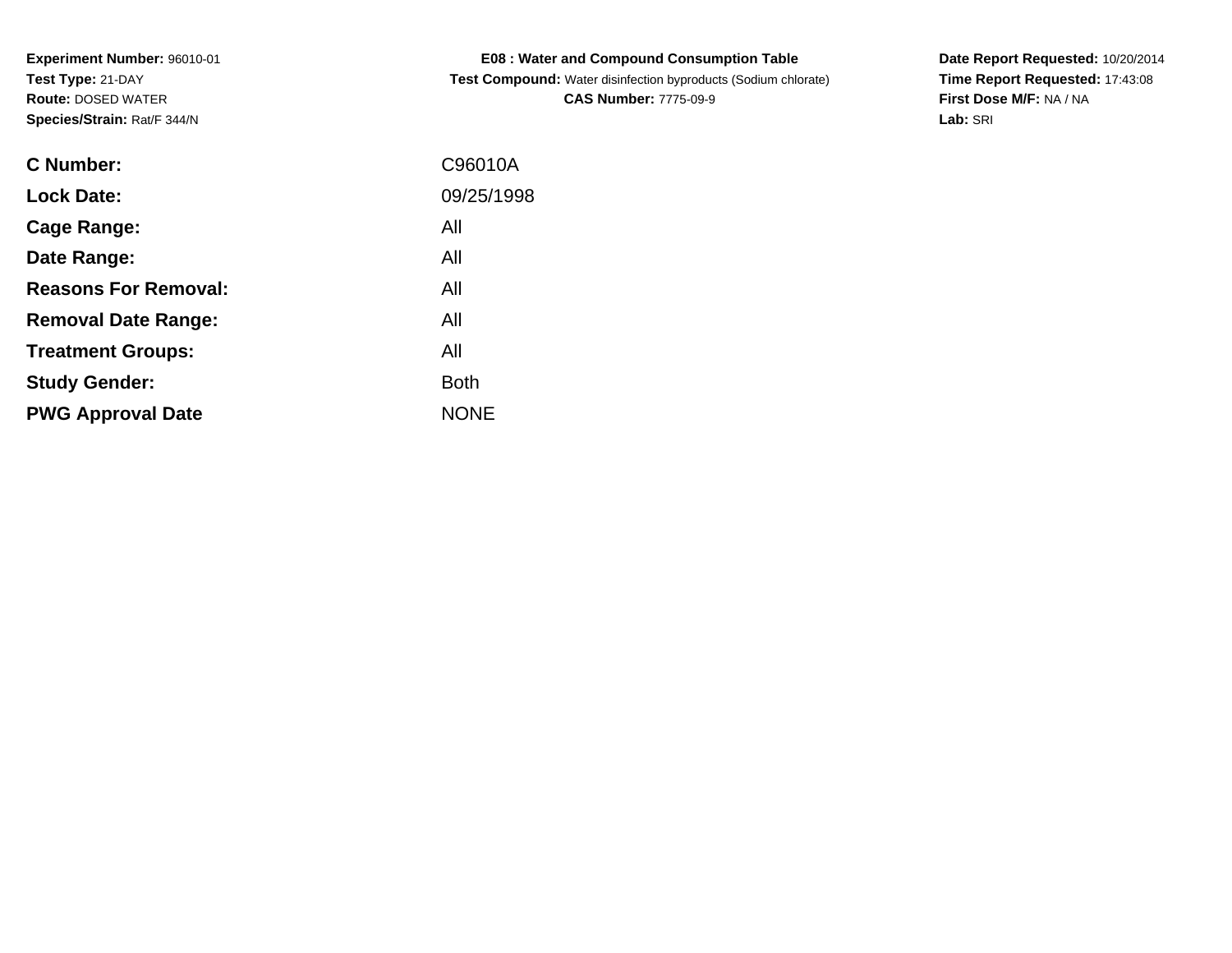**E08 : Water and Compound Consumption Table**

**Test Compound:** Water disinfection byproducts (Sodium chlorate)

**CAS Number:** 7775-09-9

**Date Report Requested:** 10/20/2014 **Time Report Requested:** 17:43:08**First Dose M/F:** NA / NA**Lab:** SRI

## **MALE**

| week | 0 MG/L                       |                      |                      |                          |                              | <b>125 MG/L</b>      |                      |                          |                      |              |                              |                      | <b>250 MG/L</b>      |                          |               |                     |  |  |
|------|------------------------------|----------------------|----------------------|--------------------------|------------------------------|----------------------|----------------------|--------------------------|----------------------|--------------|------------------------------|----------------------|----------------------|--------------------------|---------------|---------------------|--|--|
|      | <b>DAILY</b><br><b>WATER</b> | <b>WATER</b><br>hour | <b>BODY</b><br>WT(g) | <b>NUM</b><br><b>WTS</b> | <b>DAILY</b><br><b>WATER</b> | <b>WATER</b><br>hour | <b>BODY</b><br>WT(g) | <b>NUM</b><br><b>WTS</b> | DOSE/<br><b>CTRL</b> | DOSE/<br>DAY | <b>DAILY</b><br><b>WATER</b> | <b>WATER</b><br>hour | <b>BODY</b><br>WT(g) | <b>NUM</b><br><b>WTS</b> | DOSE.<br>CTRL | DOSE/<br><b>DAY</b> |  |  |
|      | 14.0                         | 746                  | 87.1                 | 10                       | 14.0                         | 744                  | 87.3                 | 10                       | 1.00                 | 20.0         | 14.5                         | 746                  | 88.1                 | 10                       | 1.04          | 41.1                |  |  |
|      | 15.8                         | 1642                 | 119.0                | 10                       | 19.6                         | 2017                 | 118.0                | 10                       | 1.24                 | 20.8         | 17.1                         | 1642                 | 120.1                | 10                       | 1.08          | 35.6                |  |  |
|      | 18.8                         | 1660                 | 148.6                | 10                       | 21.6                         | 1572                 | 147.7                | 10                       | 1.15                 | 18.3         | 19.9                         | 1660                 | 153.3                | 10                       | 1.06          | 32.5                |  |  |
|      | 18.4                         | 944                  |                      |                          | 18.4                         | 473                  |                      |                          | 1.00                 |              | 18.6                         | 948                  |                      |                          | 1.01          |                     |  |  |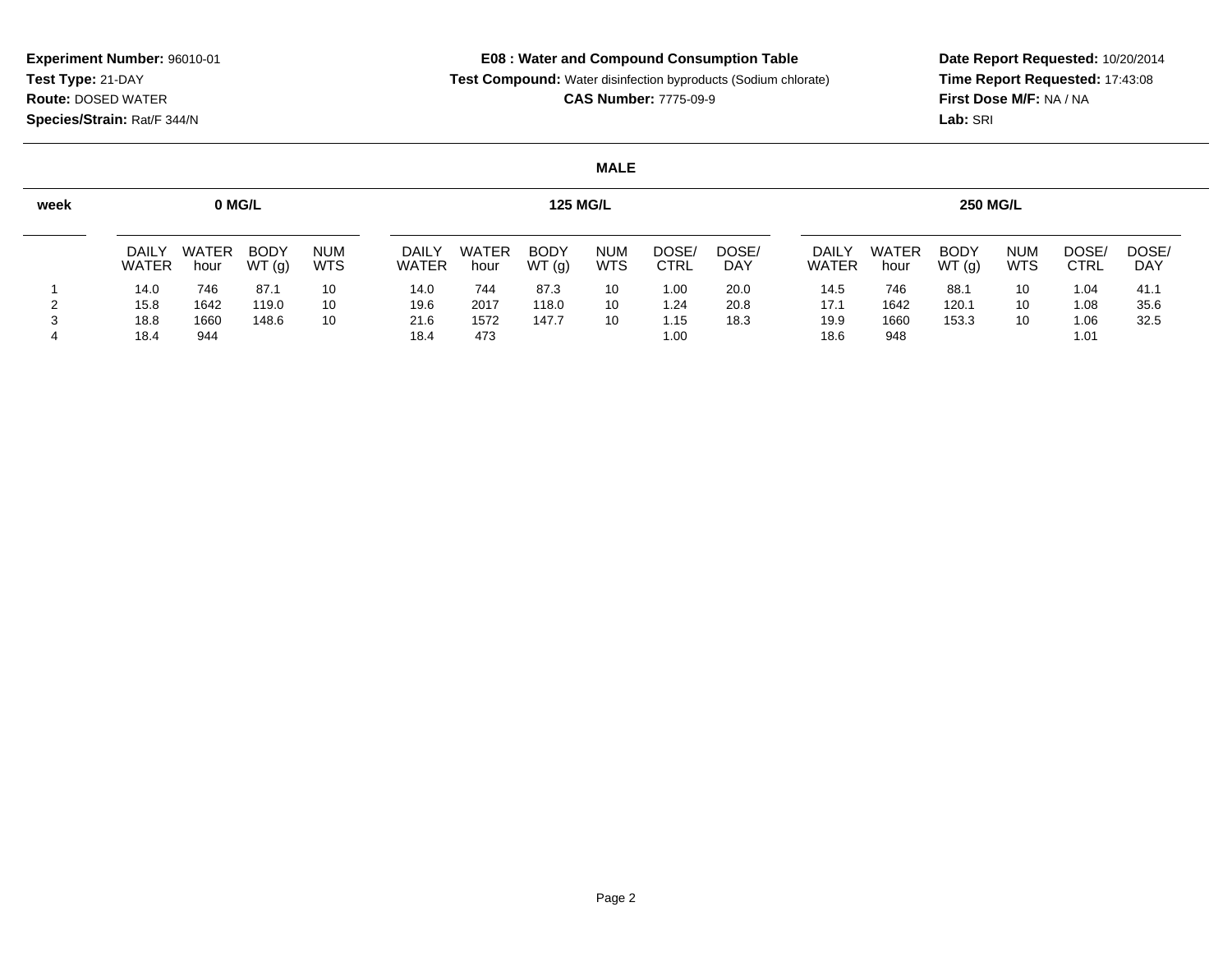## **E08 : Water and Compound Consumption Table**

**Test Compound:** Water disinfection byproducts (Sodium chlorate)

**CAS Number:** 7775-09-9

**Date Report Requested:** 10/20/2014 **Time Report Requested:** 17:43:08**First Dose M/F:** NA / NA**Lab:** SRI

#### **MALE**

| week |                              |                      | <b>500 MG/L</b>      |                          | <b>1000MG/L</b>      |                     |  |                              |                      |                      |                          |                      |                     |
|------|------------------------------|----------------------|----------------------|--------------------------|----------------------|---------------------|--|------------------------------|----------------------|----------------------|--------------------------|----------------------|---------------------|
|      | <b>DAILY</b><br><b>WATER</b> | <b>WATER</b><br>hour | <b>BODY</b><br>WT(g) | <b>NUM</b><br><b>WTS</b> | DOSE/<br><b>CTRL</b> | DOSE/<br><b>DAY</b> |  | <b>DAILY</b><br><b>WATER</b> | <b>WATER</b><br>hour | <b>BODY</b><br>WT(g) | <b>NUM</b><br><b>WTS</b> | DOSE/<br><b>CTRL</b> | DOSE/<br><b>DAY</b> |
|      | 15.4                         | 746                  | 85.4                 | 10                       | 1.10                 | 90.2                |  | 17.3                         | 732                  | 85.1                 | 10                       | 1.24                 | 203.3               |
| 2    | 17.2                         | 1642                 | 118.4                | 10                       | 1.09                 | 72.6                |  | 18.6                         | 1642                 | 109.4                | 10                       | 1.18                 | 170.0               |
| 3    | 19.9                         | 1658                 | 149.1                | 10                       | 1.06                 | 66.7                |  | 20.1                         | 1539                 | 146.3                | 10                       | 1.07                 | 137.4               |
| 4    | 19.7                         | 950                  |                      |                          | 1.07                 |                     |  | 19.1                         | 951                  |                      |                          | 1.04                 |                     |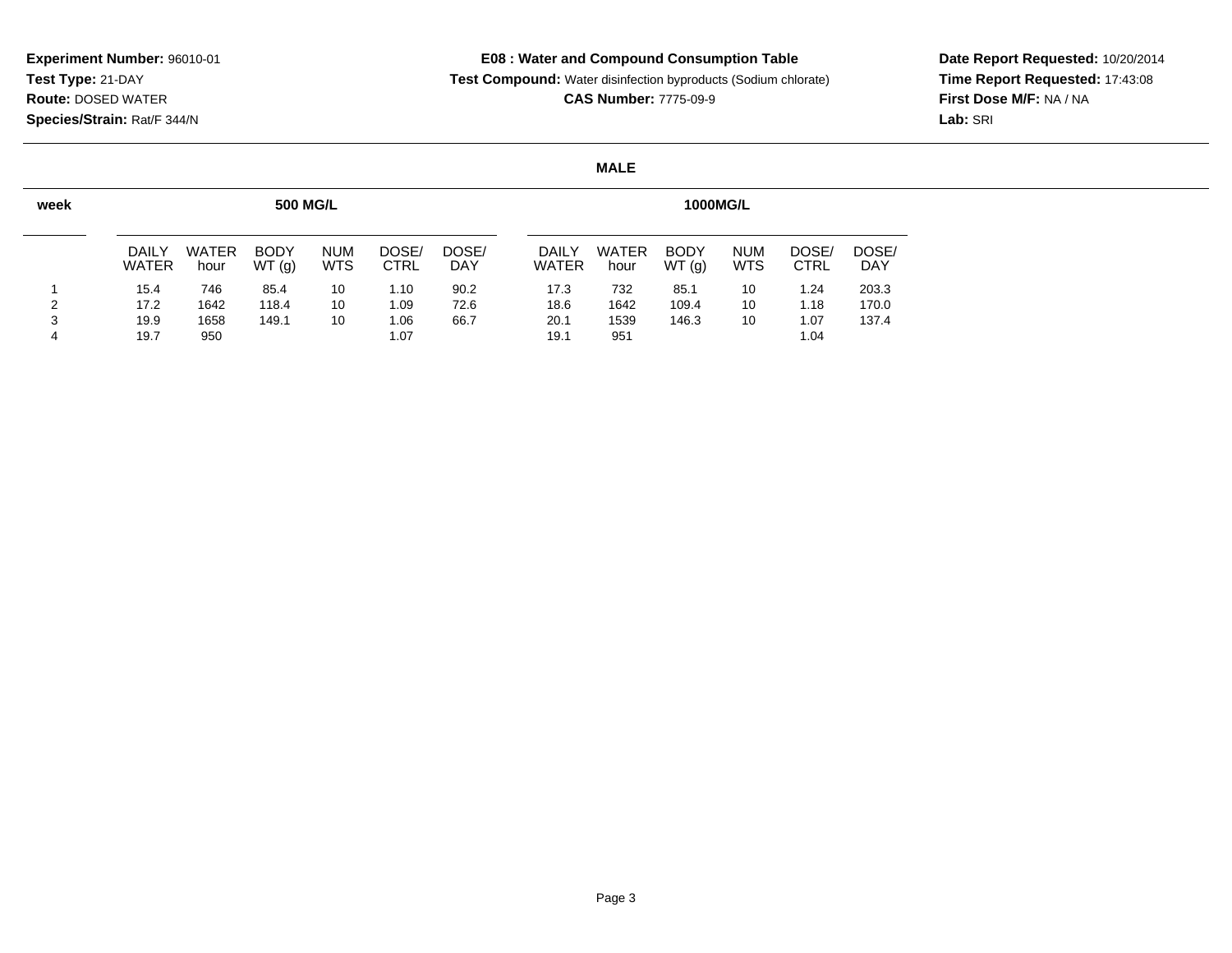## **E08 : Water and Compound Consumption Table**

 **Test Compound:** Water disinfection byproducts (Sodium chlorate)**CAS Number:** 7775-09-9

**Date Report Requested:** 10/20/2014 **Time Report Requested:** 17:43:08**First Dose M/F:** NA / NA**Lab:** SRI

## **MALE**

| week | <b>2000MG/L</b> |               |                      |                   |                      |              |  |  |  |  |  |  |  |  |
|------|-----------------|---------------|----------------------|-------------------|----------------------|--------------|--|--|--|--|--|--|--|--|
|      | DAIL Y<br>WATER | WATER<br>hour | <b>BODY</b><br>WT(g) | <b>NUM</b><br>WTS | DOSE/<br><b>CTRL</b> | DOSE/<br>DAY |  |  |  |  |  |  |  |  |
| 1    | 16.0            | 748           | 86.4                 | 10                | 1.14                 | 370.4        |  |  |  |  |  |  |  |  |
| 2    | 15.2            | 1194          | 117.8                | 10                | 0.96                 | 258.1        |  |  |  |  |  |  |  |  |
| 3    | 19.0            | 1549          | 143.8                | 10                | 1.01                 | 264.3        |  |  |  |  |  |  |  |  |
| 4    | 19.1            | 954           | 177.8                | 10                | 1.04                 | 214.8        |  |  |  |  |  |  |  |  |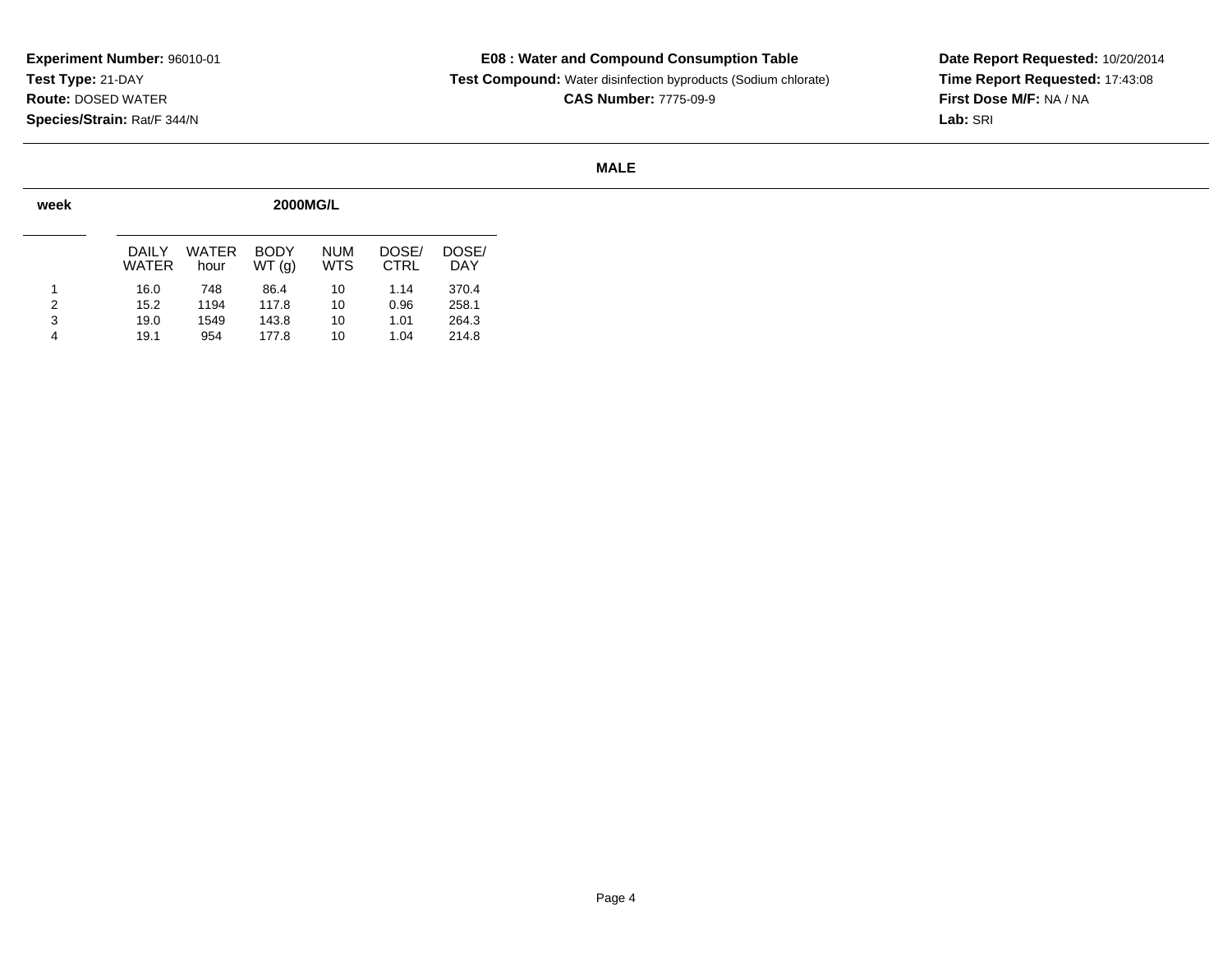**E08 : Water and Compound Consumption Table Test Compound:** Water disinfection byproducts (Sodium chlorate)**CAS Number:** 7775-09-9

\*\*\*END OF MALE DATA\*\*\*

**Date Report Requested:** 10/20/2014**Time Report Requested:** 17:43:08**First Dose M/F:** NA / NA**Lab:** SRI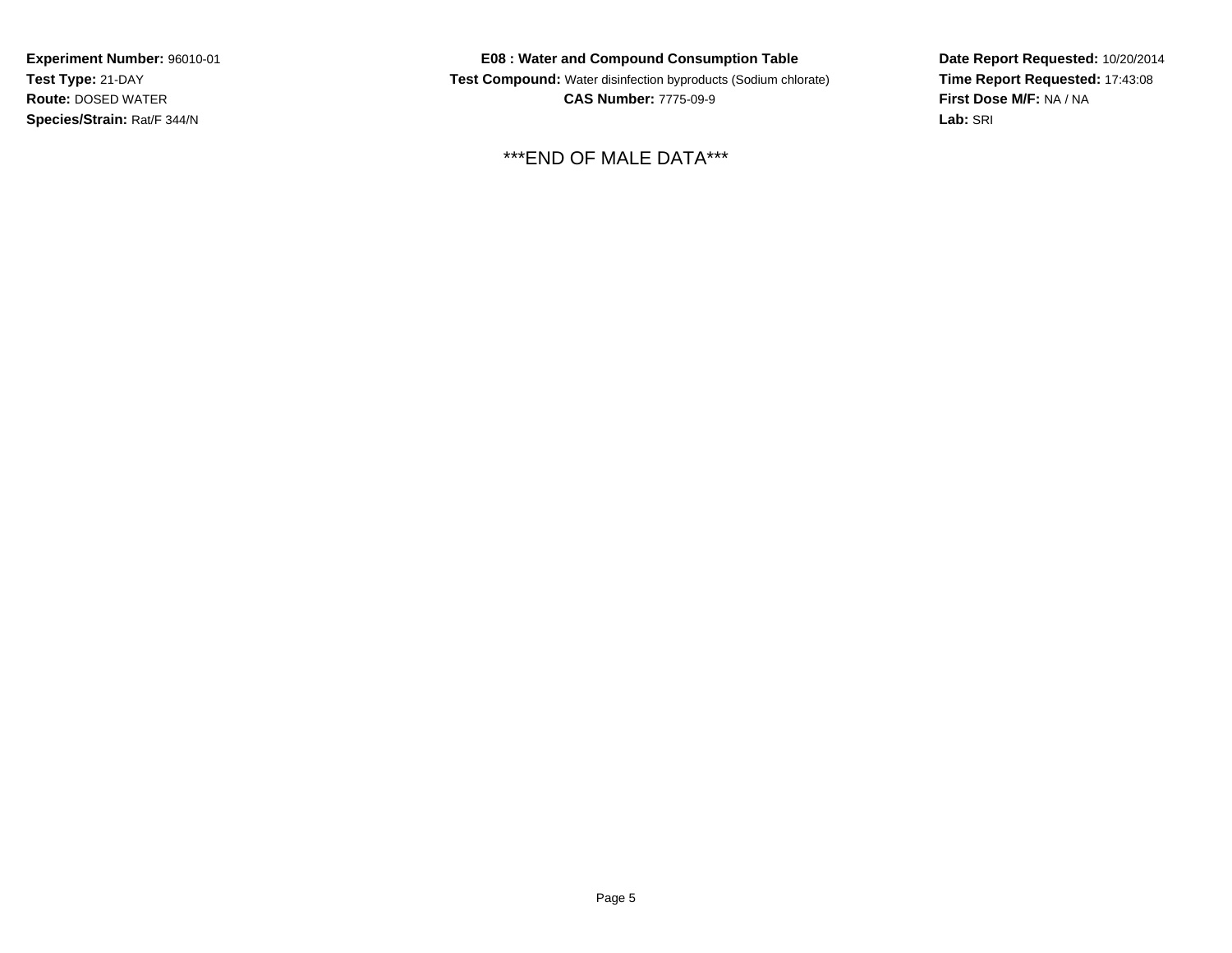**E08 : Water and Compound Consumption Table**

**Test Compound:** Water disinfection byproducts (Sodium chlorate)

**CAS Number:** 7775-09-9

**Date Report Requested:** 10/20/2014 **Time Report Requested:** 17:43:08**First Dose M/F:** NA / NA**Lab:** SRI

#### **FEMALE**

| week | 0 MG/L                       |                      |                      |                          |                              | <b>125 MG/L</b>      |                      |                          |                      |                     |                              |                      | <b>250 MG/L</b>      |                          |                     |                     |  |  |  |
|------|------------------------------|----------------------|----------------------|--------------------------|------------------------------|----------------------|----------------------|--------------------------|----------------------|---------------------|------------------------------|----------------------|----------------------|--------------------------|---------------------|---------------------|--|--|--|
|      | <b>DAILY</b><br><b>WATER</b> | <b>WATER</b><br>hour | <b>BODY</b><br>WT(g) | <b>NUM</b><br><b>WTS</b> | <b>DAILY</b><br><b>WATER</b> | <b>WATER</b><br>hour | <b>BODY</b><br>WT(g) | <b>NUM</b><br><b>WTS</b> | DOSE/<br><b>CTRL</b> | DOSE/<br><b>DAY</b> | <b>DAILY</b><br><b>WATER</b> | <b>WATER</b><br>hour | <b>BODY</b><br>WT(g) | <b>NUM</b><br><b>WTS</b> | <b>DOSE</b><br>CTRL | DOSE/<br><b>DAY</b> |  |  |  |
|      | 12.2                         | 754                  | 81.4                 | 10                       | 13.4                         | 754                  | 82.0                 | 10                       | 1.10                 | 20.4                | 12.6                         | 754                  | 81.3                 | 10                       | 1.03                | 38.7                |  |  |  |
|      | 14.2                         | 1303                 | 102.8                | 10                       | 17.1                         | 1650                 | 103.6                | 10                       | 1.20                 | 20.6                | 15.9                         | 1650                 | 102.4                | 10                       | 1.12                | 38.8                |  |  |  |
|      | 15.0                         | 826                  | 117.8                | 10                       | 20.0                         | 1654                 | 117.9                | 10                       | 1.33                 | 21.2                | 17.4                         | 1307                 | 118.1                | 10                       | 1.16                | 36.8                |  |  |  |
|      | 14.9                         | 96                   |                      |                          | 26.1                         | 195                  |                      |                          | 1.75                 |                     | 21.0                         | 472                  |                      |                          | 1.41                |                     |  |  |  |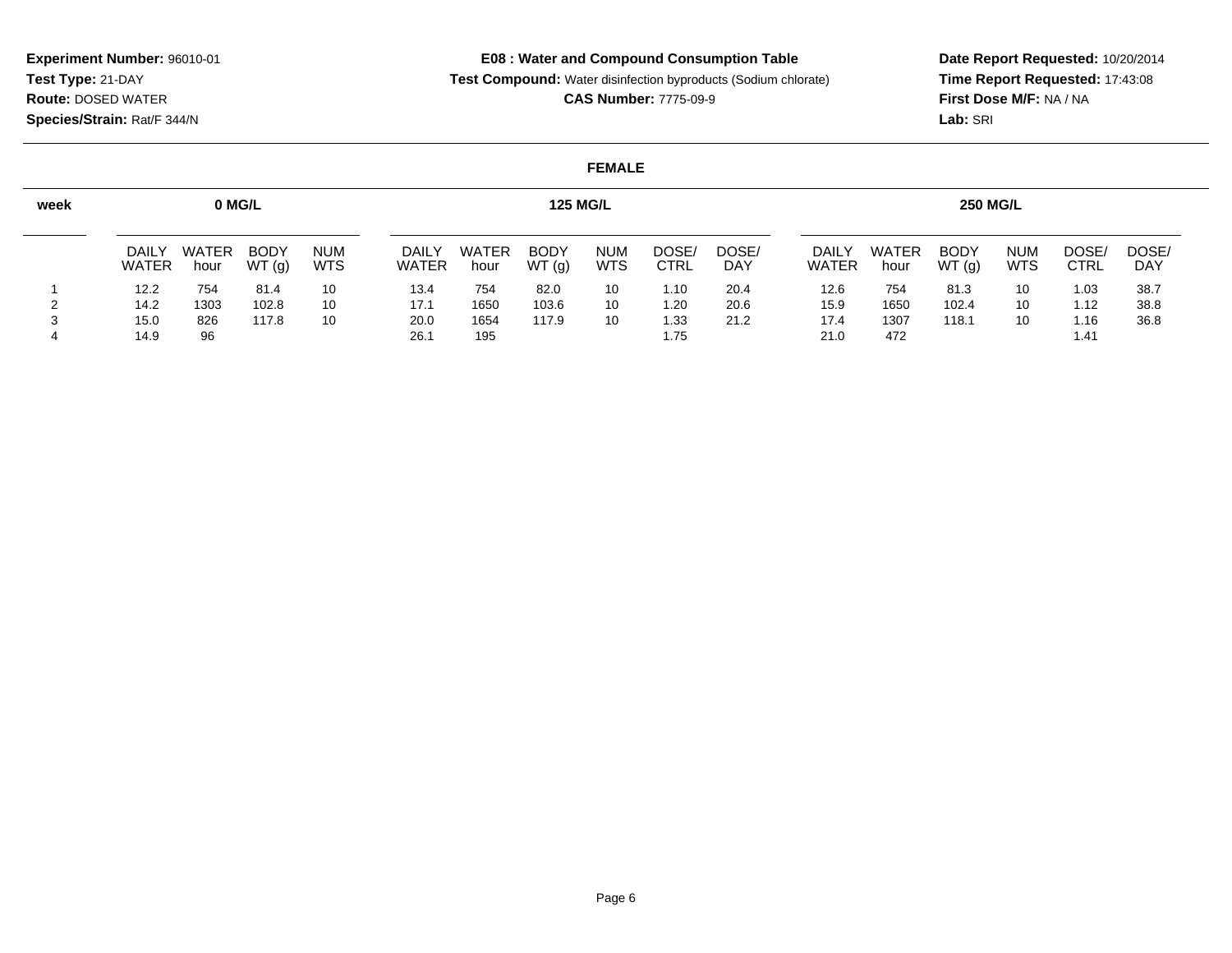# **E08 : Water and Compound Consumption Table**

**Test Compound:** Water disinfection byproducts (Sodium chlorate)

**CAS Number:** 7775-09-9

**Date Report Requested:** 10/20/2014 **Time Report Requested:** 17:43:08**First Dose M/F:** NA / NA**Lab:** SRI

#### **FEMALE**

| week | <b>500 MG/L</b><br><b>1000MG/L</b> |                      |                      |                          |               |                     |  |                              |                      |                      |                          |                      |                     |
|------|------------------------------------|----------------------|----------------------|--------------------------|---------------|---------------------|--|------------------------------|----------------------|----------------------|--------------------------|----------------------|---------------------|
|      | <b>DAILY</b><br><b>WATER</b>       | <b>WATER</b><br>hour | <b>BODY</b><br>WT(g) | <b>NUM</b><br><b>WTS</b> | DOSE/<br>CTRL | DOSE/<br><b>DAY</b> |  | <b>DAILY</b><br><b>WATER</b> | <b>WATER</b><br>hour | <b>BODY</b><br>WT(g) | <b>NUM</b><br><b>WTS</b> | DOSE/<br><b>CTRL</b> | DOSE/<br><b>DAY</b> |
|      | 12.2                               | 754                  | 79.6                 | 10                       | 1.00          | 76.6                |  | 12.8                         | 754                  | 82.4                 | 10                       | 1.05                 | 155.3               |
| 2    | 14.7                               | 1303                 | 101.5                | 10                       | 1.04          | 72.4                |  | 16.9                         | 1652                 | 102.8                | 10                       | 1.19                 | 164.4               |
| 3    | 16.3                               | 1305                 | 117.3                | 10                       | 1.09          | 69.5                |  | 17.8                         | 1054                 | 117.6                | 10                       | 1.19                 | 151.4               |
| 4    | 15.1                               | 474                  |                      |                          | 1.01          |                     |  | 17.4                         | 945                  |                      |                          | 1.17                 |                     |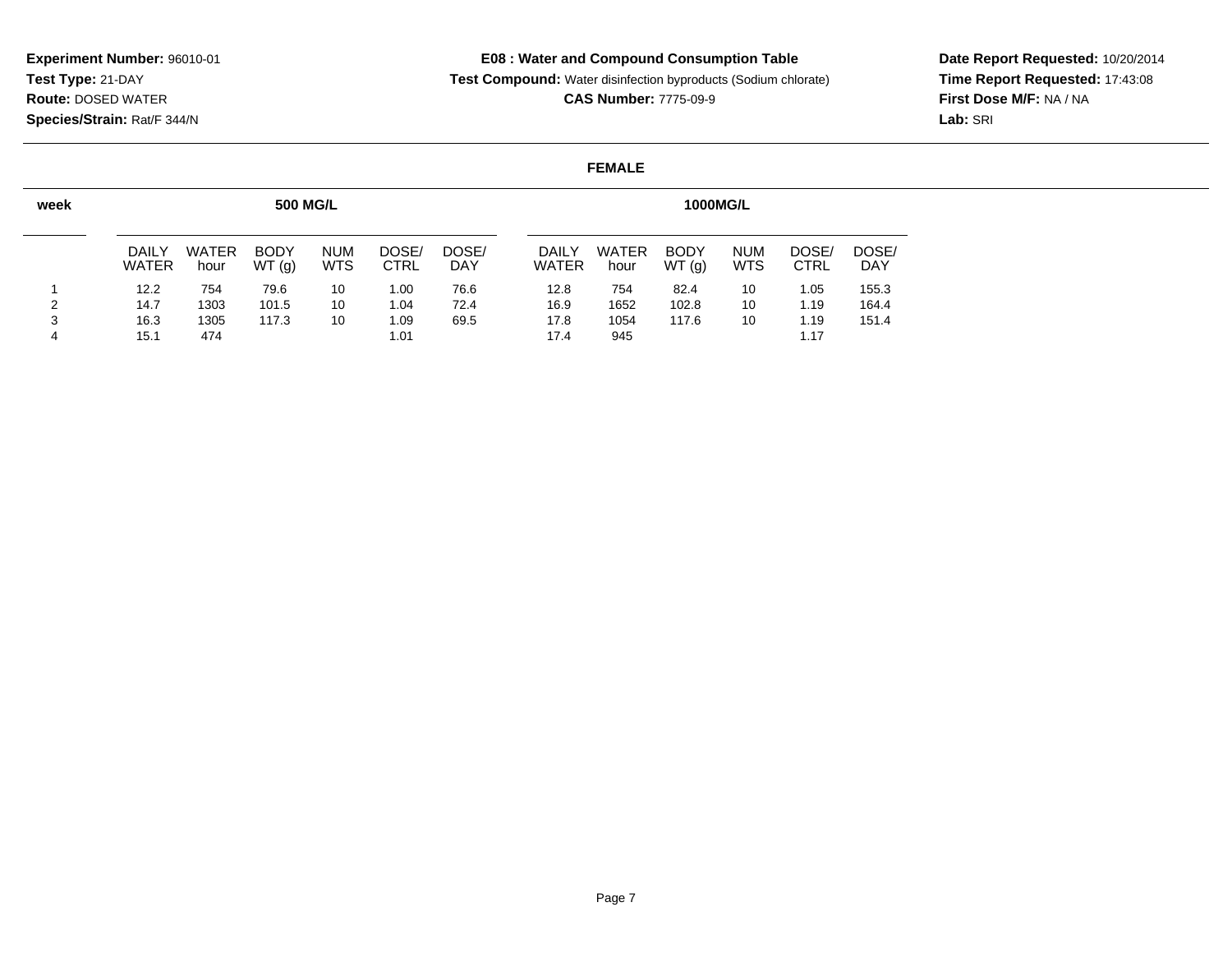## **E08 : Water and Compound Consumption Table**

 **Test Compound:** Water disinfection byproducts (Sodium chlorate)**CAS Number:** 7775-09-9

**Date Report Requested:** 10/20/2014 **Time Report Requested:** 17:43:08**First Dose M/F:** NA / NA**Lab:** SRI

#### **FEMALE**

| week | <b>2000MG/L</b> |               |                      |                          |                      |                     |  |  |  |  |  |  |  |  |
|------|-----------------|---------------|----------------------|--------------------------|----------------------|---------------------|--|--|--|--|--|--|--|--|
|      | DAIL Y<br>WATER | WATER<br>hour | <b>BODY</b><br>WT(g) | <b>NUM</b><br><b>WTS</b> | DOSE/<br><b>CTRL</b> | DOSE/<br><b>DAY</b> |  |  |  |  |  |  |  |  |
| 1    | 13.9            | 754           | 80.9                 | 10                       | 1.14                 | 343.6               |  |  |  |  |  |  |  |  |
| 2    | 17.3            | 1215          | 102.8                | 10                       | 1.22                 | 336.6               |  |  |  |  |  |  |  |  |
| 3    | 19.7            | 824           | 117.1                | 10                       | 1.31                 | 336.5               |  |  |  |  |  |  |  |  |
| 4    | 19.3            | 198           |                      |                          | 1.30                 |                     |  |  |  |  |  |  |  |  |